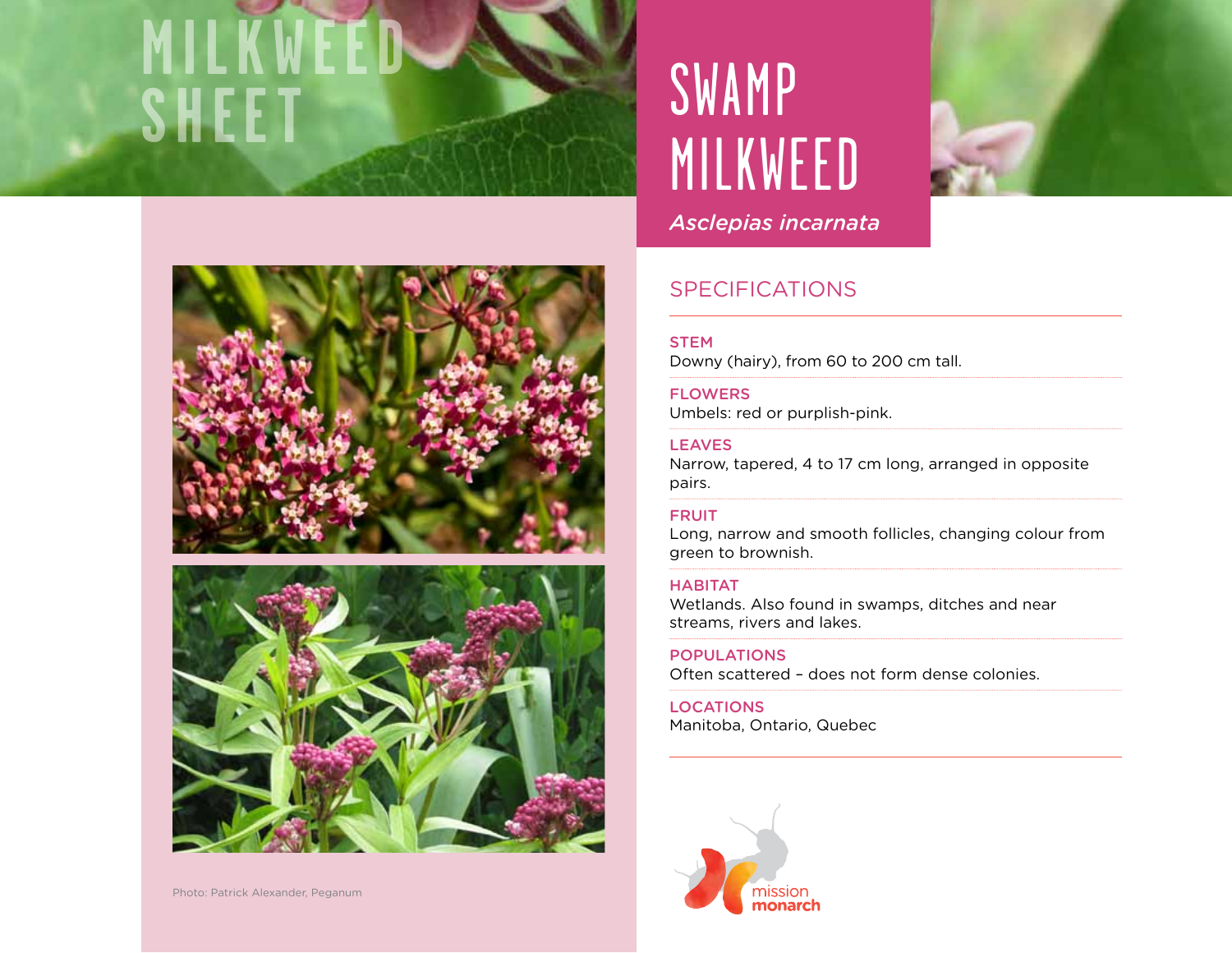# **milkweed** SHEET DESCRIPTION OF BUILDING





# milkweed



*Asclepias ovalifolia*

# SPECIFICATIONS

# **STEM**

Simple (unbranched) and downy, 30 to 60 cm tall.

### **FLOWERS**

Greenish white or pale mauve corolla; orange or yellow corona.

# **LEAVES**

Opposite, oval, with pointy tips, 5 to 8 cm long.

**HABITAT** 

Likes sandy soil, roadsides and dry, sunny conditions.

# **LOCATION**

British Columbia, Alberta, Saskatchewan, Manitoba, Ontario

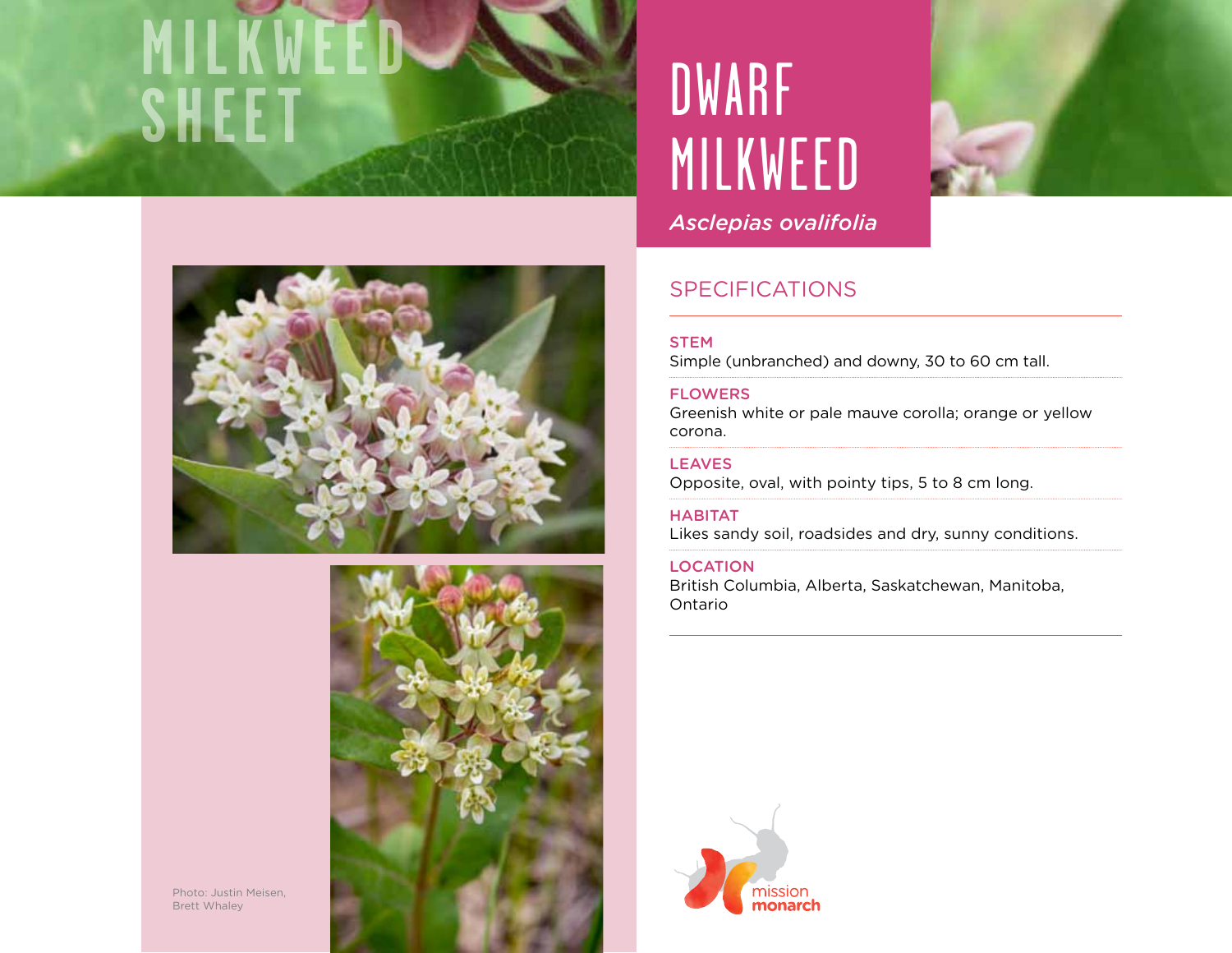# **milkweed** SHEET SHOWY





#### Photo: Matt Lavin, AndreyZarkikh

# milkweed



*Asclepias speciosa*

# SPECIFICATIONS

# **STEM**

45 to 200 cm tall, velvety or pubescent (hairy).

#### **FLOWERS**

Pale pink, arranged in umbels. The corona hoods are long (9 to 13 mm) and lance-shaped, making the flowers look like stars.

### **LEAVES**

Opposite, 10 to 25 cm long, smooth or slightly downy.

### **HABITAT**

Well-drained soil, sunny sites, pastures, forest edges, untilled fields, roadsides, ditches.

# **LOCATION**

British Columbia, Alberta, Saskatchewan, Manitoba

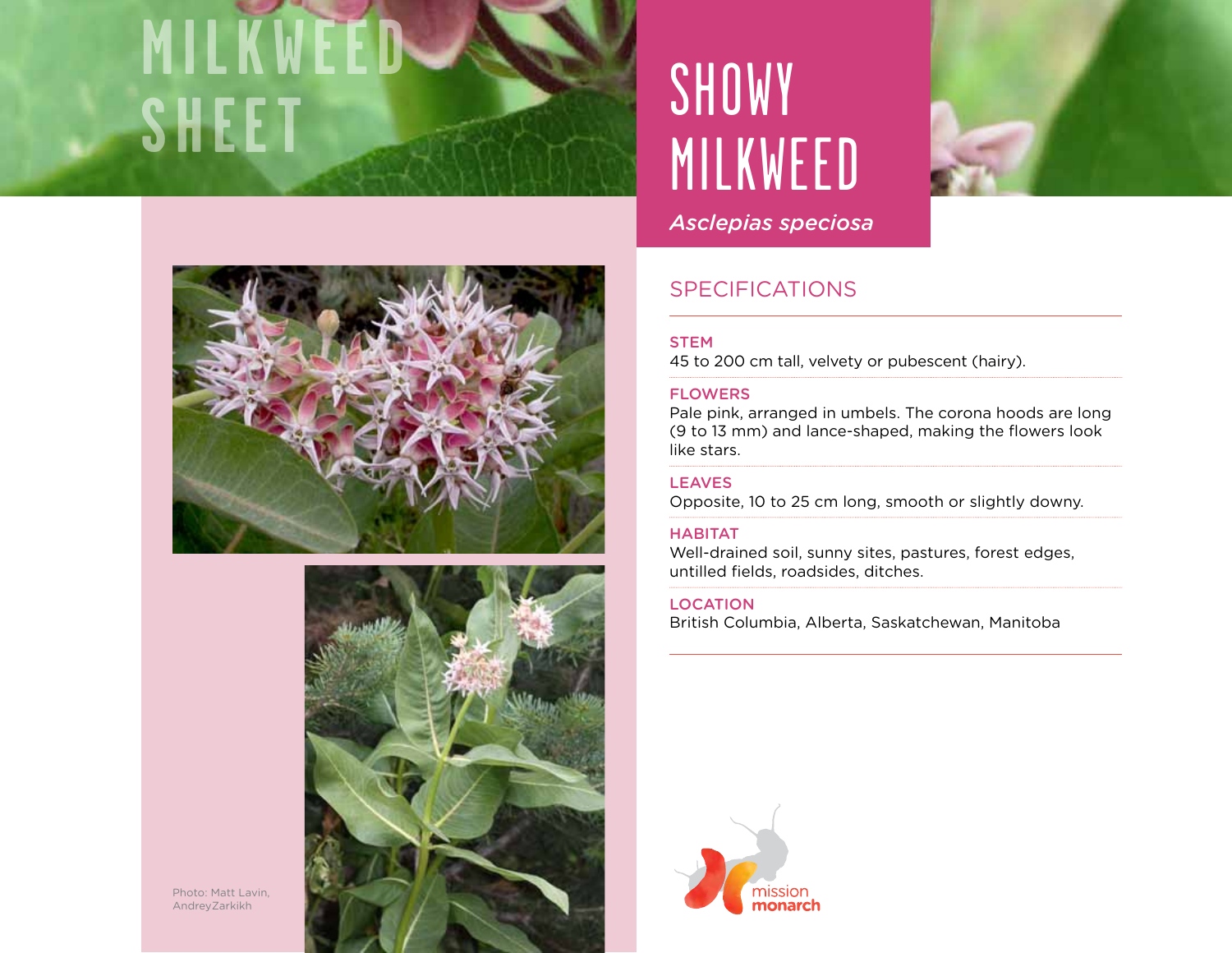# **milkweed**



Photo: Daphné Laurier Montpetit

# **sheet** Common milkweed



*Asclepias syriaca*

# SPECIFICATIONS

# **STEM**

Downy, usually single, 90 to 120 cm tall. Underground stems.

# Flowers

Pale pink or mauve, arranged in almost spherical umbels.

# **LEAVES**

Broad and thick, 10 to 20 cm long, arranged in opposite pairs on the stem and with pubescent undersides.

### **FRUIT**

Large spindle-shaped fruit, bumpy, rough and downy.

**HABITAT** Poor, dry soil, disturbed, sunny sites.

### **LOCATION**

Saskatchewan, Manitoba, Ontario, Quebec, New Brunswick, Nova-Scotia, Prince Edward Island

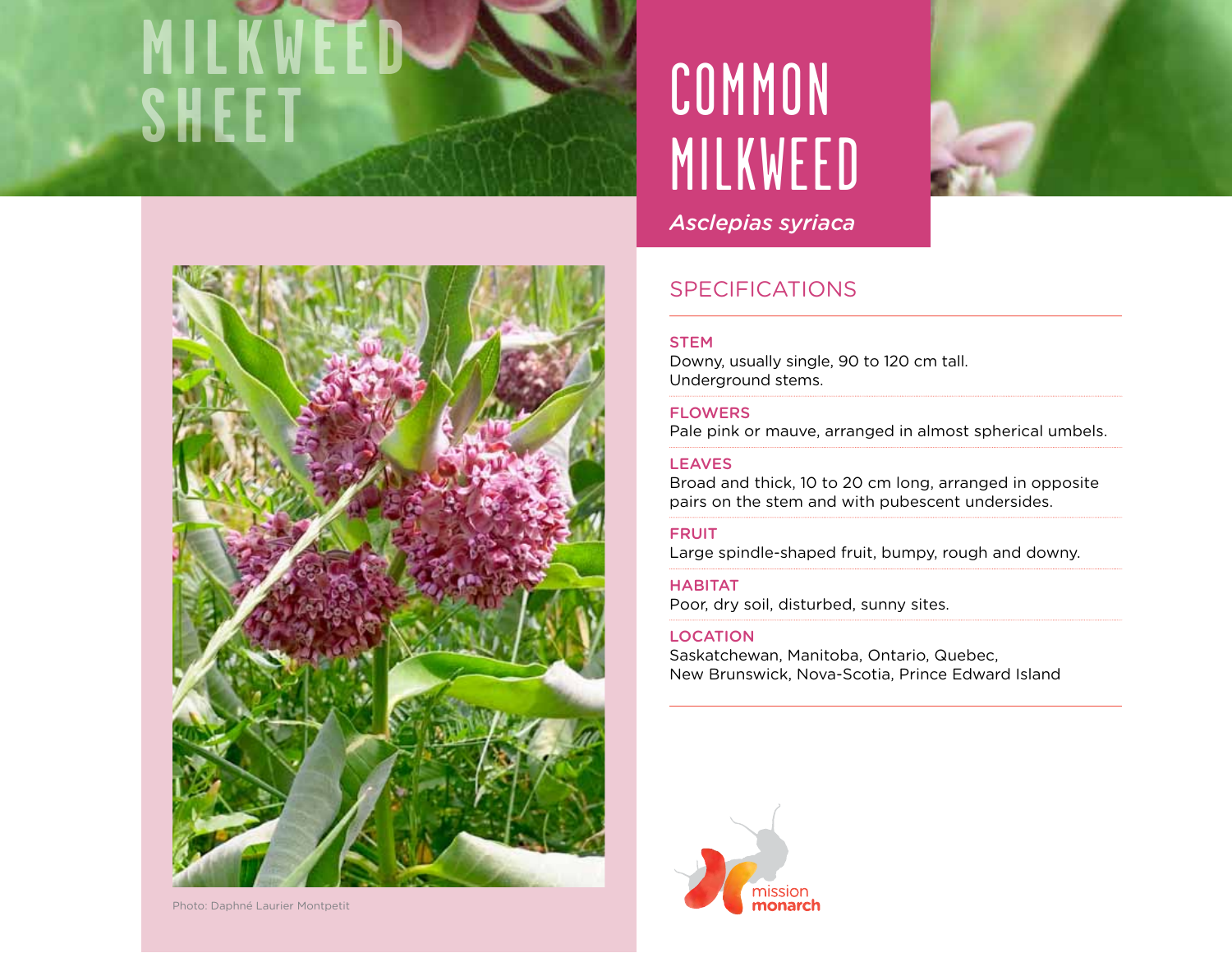# **milkweed**



# **sheet** Whorled milkweed



*Asclepias verticillata*

# SPECIFICATIONS

# **STEM**

Angled, pubescent (hairy) or glabrous, 40 to 100 cm tall.

# **FLOWERS**

White corona and greenish corolla.

# **LEAVES**

Elongated and narrow, almost threadlike, 5 to 10 cm long. Arranged in groups of 2 to 4, opposite each other on the stem.

# **FRUIT**

Elongated and lance-shaped, 7 to 10 cm long, glabrous or pubescent (hairy).

**HABITAT** Dry, infertile soils.

# **LOCATION**

Saskatchewan, Manitoba, Ontario

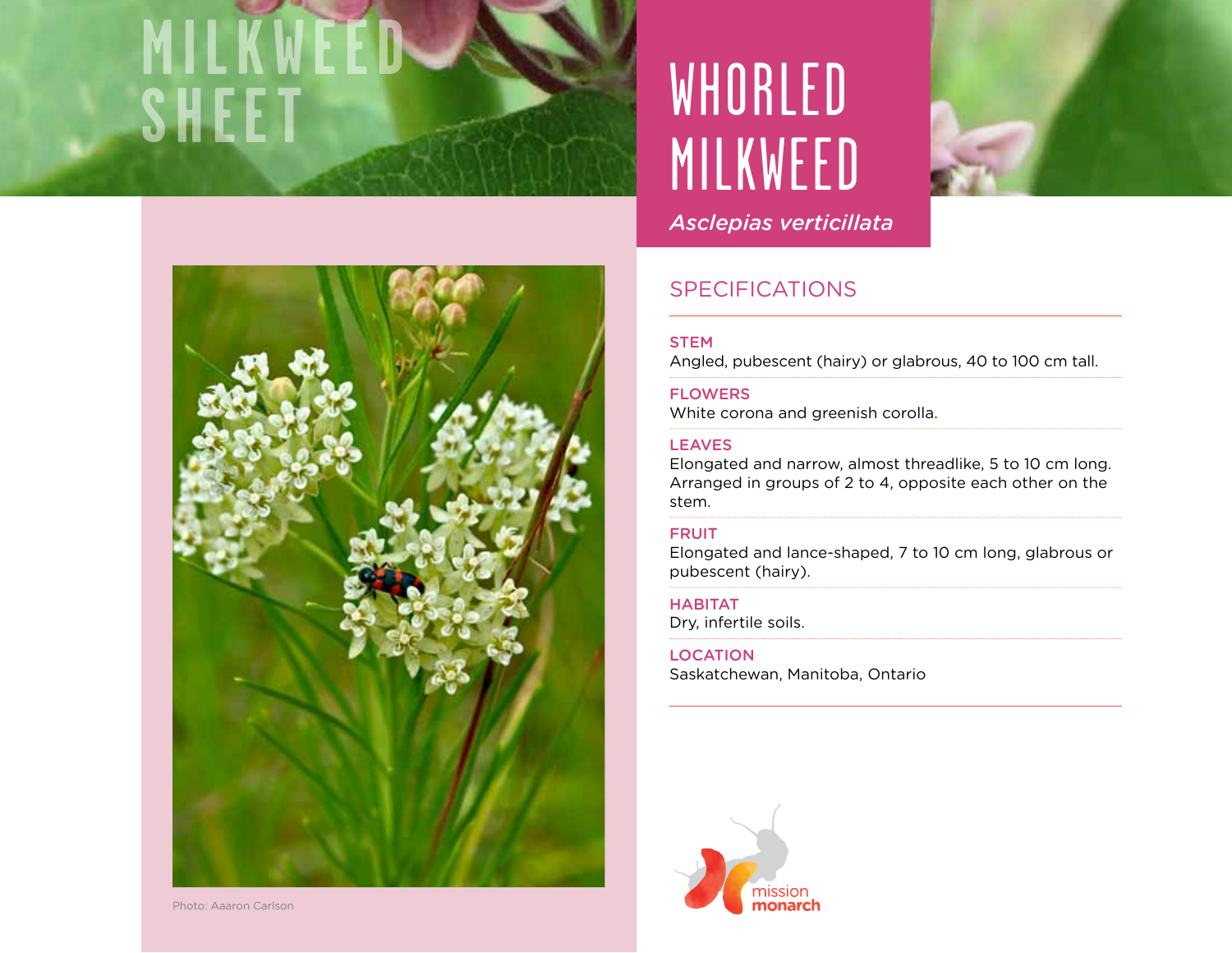# **milkweed** SHEET **GREEN**





#### Photo: No name, Matta Lavin

# milkweed



*Asclepias viridiflora*

# SPECIFICATIONS

# **STEM**

30 to 90 cm tall, pubescent, green and sometimes purplish.

#### **FLOWERS**

Arranged in often downward-facing umbels, pale green sometimes tinged with violet. Unlike other milkweed species, the flowers of this species have no corona hoods.

# **LEAVES**

Arranged in opposite pairs on the stem. Vary in shape depending on the habitat where the plant is found. They may be long and narrow or broader and oval. The leaf edges may sometimes be wavy.

#### **HABITAT**

Dry, sandy or rocky soils, but also in wetter sites like marshes.

### Location

British Columbia, Alberta, Saskatchewan, Manitoba, Ontario